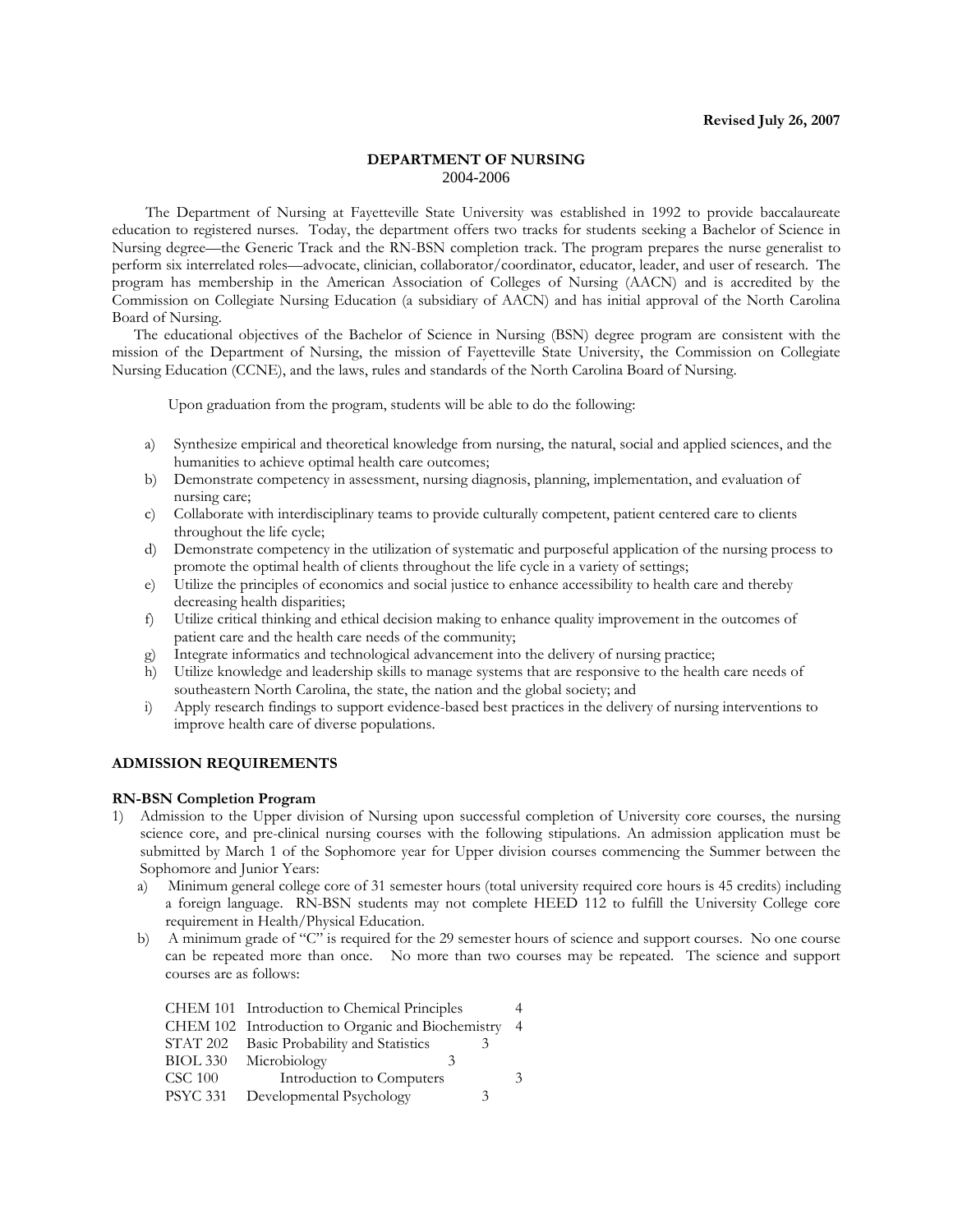| ZOOL 210 Anatomy and Physiology I |               | 3 |
|-----------------------------------|---------------|---|
| ZOOL 230 Anatomy and Physiology   |               | 3 |
| MATH 123 College Algebra          | $\mathcal{R}$ |   |
|                                   |               |   |

- c) A minimum grade of "C" in Science core courses.
- d) Science courses completed greater than ten years before admission must be repeated.
- 2) Physical and emotional health that would provide evidence that is indicative of the applicant's ability to provide safe nursing care to the public. (Health assessment by licensed provider within 6 months of admission to upper division and must be up-dated annually thereafter.). Information must include the following:
	- a) Immunization records to include the following:
		- Rubella
		- Measles
		- Polio
		- Diphtheria/Tetanus
		- Chicken Pox
	- b) Physical and mental examination: To include a statement of satisfactory physical and mental well-being condition, signed by a licensed health care provider (a physician, nurse practitioner, or physicians assistant).
	- c) TB test: Each student must provide a copy of the test results for their record. A positive PPD requires documentation of negative chest X-rays within the past 12 months.
	- d) Hepatitis Immunization is required. A student may submit a signed declination. For students who have Hepatitis B contraindications, written verification or official deferral must be submitted.
- 3) Criminal Background check. To protect safety of clients, this requirement is different from the requirement of the university.
- 4) Preclinical Drug Screen. Prior to a nursing student's initial clinical experience, the student must obtain a drug screen at a NIDA certified laboratory. Validated copies of test results shall be sent to the Department of Nursing Chair's office. Confidential results will be shared with the student. No results will be shared with contracted agencies. Students with positive drug screens will be referred to Student Health Services for assistance and will not be allowed to proceed in clinical courses at that time.
- 5) Official transcripts of all academic work to include credit hours achieved in classroom and laboratory.
- 6) Current BLS, American Heart Association, certification for infants to adults.
- 7) Proof of Health Insurance: Students are required to provide proof of health insurance coverage. This coverage must be maintained during enrollment in the program. The student may purchase an insurance plan from information provided by the University.
- Liability Insurance.
- 9) Current and unrestricted NC RN License for students admitted to the RN-BSN track.
- 10) Evidence of an earned Associated Degree in Nursing or a Hospital Diploma in Nursing from an accredited program (RN-BSN track students only)
- 11) Transfer applicants must meet the same academic criteria for admission to the Upper division as stipulated above. Admission is competitive and contingent upon available space.

#### **Generic Four-Year Track**

- 1) Admission to the Upper division of Nursing upon successful completion of University core courses, the Nursing Science core, and pre-clinical Nursing courses with the following stipulations. An admission application must be submitted by March 1 of the Sophomore year for Upper division courses commencing the Summer between the Sophomore and Junior Years:
	- a) Minimum general college core of 31 semester hours (total university required core hours is 45 credits) including a foreign language.
	- b) A minimum grade of "C" is required for the 32 semester hours of science and support courses. No one course can be repeated more than once. No more than two courses may be repeated. The science and support courses are as follows:

| $*$ CHEM 101        | Intro to Chemical Principles      |    |
|---------------------|-----------------------------------|----|
| <b>CHEM 102</b>     | Intro to Organic and Biochemistry |    |
| STAT <sub>202</sub> | Basic Probability and Statistics  | 3. |
| <b>BIOL 330</b>     | Microbiology                      | 3  |
| <b>CSC 100</b>      | Introduction to Computers         | 3. |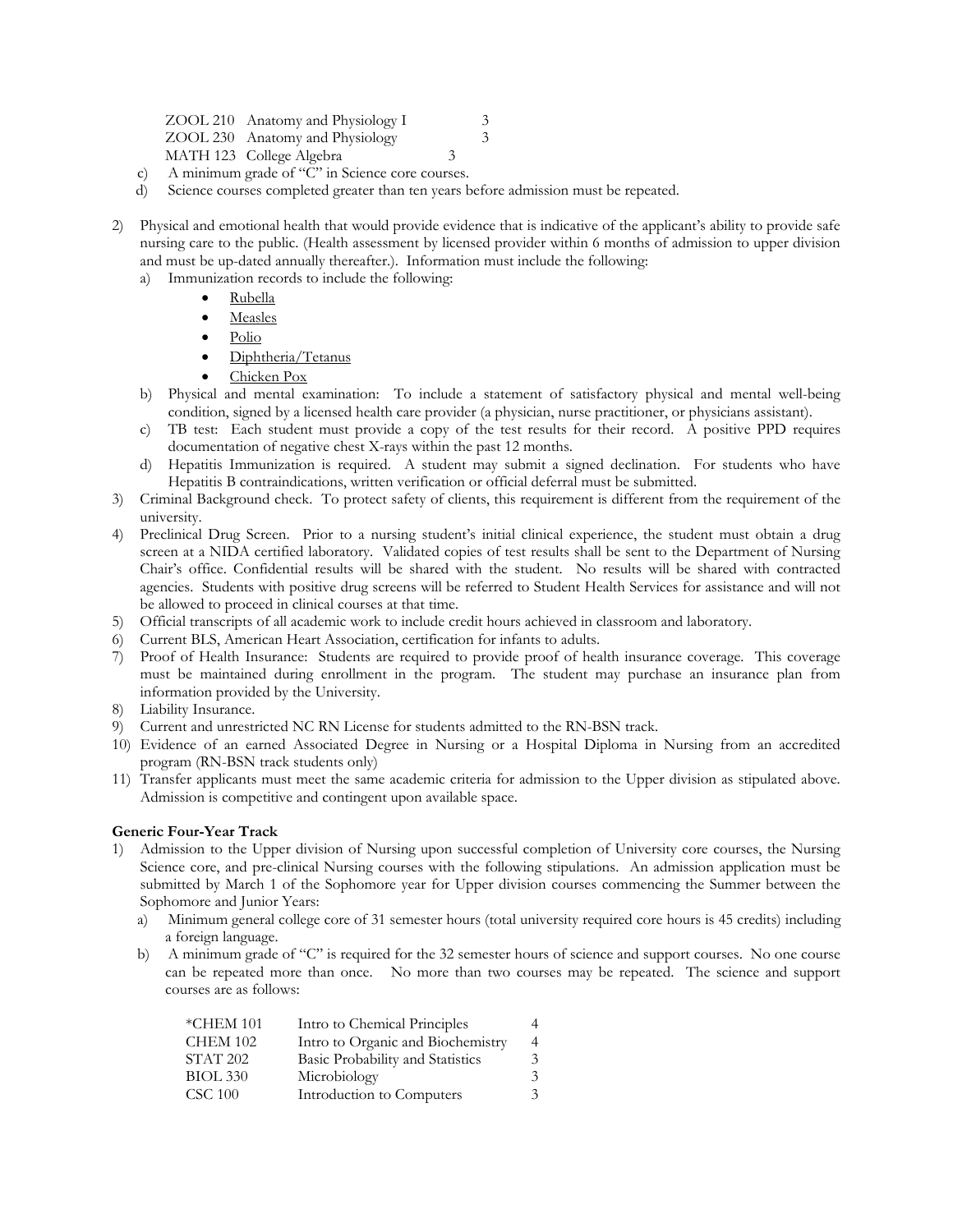| <b>PSYC 331</b> | Developmental Psychology  | 3             |
|-----------------|---------------------------|---------------|
| $ZOOL$ 210      | Anatomy and Physiology I  | $\mathcal{Z}$ |
| $ZOOL$ 230      | Anatomy and Physiology II | 3             |
| <b>MATH 123</b> | College Algebra           | 3             |
| $HEED$ 420      | Nutrition                 | $\mathcal{Z}$ |

- c) Overall GPA of 2.5: Overall GPA of 2.5 calculated on all transferable college courses attempted at all accredited institutions of higher education as used by Fayetteville State University. A minimum grade of "C" in Science core courses.
- d) Preclinical nursing courses with a minimum grade of "C" (Professional Nursing, Therapeutic Communication, and Economics of Health Care).
- e) Science core courses completed greater than ten years before admission must be repeated.
- 2) Physical and emotional health that would provide evidence that is indicative of the applicant's ability to provide safe nursing care to the public. (Health assessment by licensed provider within 6 months of admission to upper division and must be up-dated annually thereafter.). Information must include the following:
	- a) Immunization records to include the following:
		- Rubella
		- Measles
		- Polio
		- Diphtheria/Tetanus
		- Chicken Pox
	- b) Physical and mental examination: To include a statement of satisfactory physical and mental well-being condition, signed by a licensed health care provider (a physician, nurse practitioner, or physicians assistant).
	- c) TB test: Each student must provide a copy of the test results for their record. A positive PPD requires documentation of negative chest X-rays within the past 12 months.
	- d) Hepatitis Immunization is required. A student may submit a signed declination. For students who have Hepatitis B contraindications, written verification or official deferral must be submitted.
- 3) Criminal Background check. To protect safety of clients, this requirement is different from the requirement of the university.
- 4) Preclinical Drug Screen. Prior to a nursing student's initial clinical experience, the student must obtain a drug screen at a NIDA certified laboratory. Validated copies of test results shall be sent to the Department of Nursing Chair's office. Confidential results will be shared with the student. No results will be shared with contracted agencies. Students with positive drug screens will be referred to Student Health Services for assistance and will not be allowed to proceed in clinical courses at that time.
- 5) Official transcripts of all academic work to include credit hours achieved in classroom and laboratory.
- 6) Current BLS, American Heart Association, certification for infants to adults.
- 7) Proof of Health Insurance: Students are required to provide proof of health insurance coverage. This coverage must be maintained during enrollment in the program. The student may purchase an insurance plan from information provided by the University.
- 8) Liability Insurance.
- 9) Transfer applicants must meet the same academic criteria for admission to the Upper division as stipulated above. Admission is competitive and contingent upon available space.

## **ACADEMIC STANDARDS FOR PROGRESSION**

The following requirements must be met to progress in the nursing program:

- 1. Maintain a cumulative grade point average of C (2.0) or higher.
- 2. Achieve a grade of C or higher in each nursing course before proceeding to the next nursing course.
- 3. Receive a P (pass) grade on the laboratory or clinical component of each nursing course that has either laboratory or clinical experience. A grade of F (fail) on any laboratory or clinical component will result in an F for the course.
- 4. Only one nursing course may be repeated during progression through the nursing program.
- 5. Receiving a D or F in any two nursing courses will result in an automatic dismissal from the Nursing Program.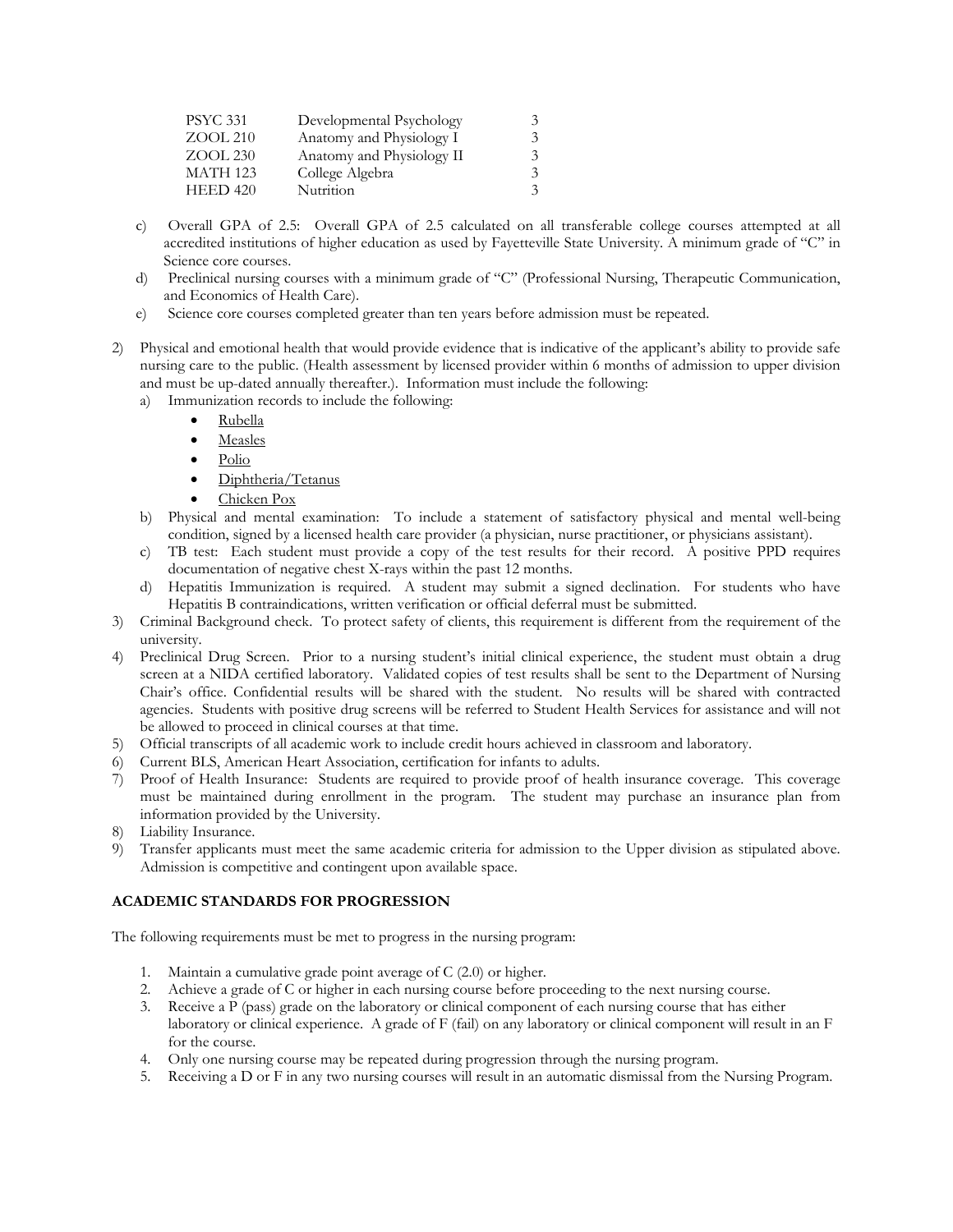- 6. Maintain current CPR certification; TB (or x-ray) testing; evidence of Hepatitis B vaccination; liability and health insurance while enrolled in the nursing program.
- 7. Adhere to all policies of the university, nursing program, and clinical agencies.
- 8. Maintain an unrestricted, current RN license. (RN-BSN students only)

### **PROGRAM DESCRIPTION**

## **BACHELOR OF SCIENCE IN NURSING, RN-BSN Track, 124 Credits**

 The RN-BSN track is a 124 credit hour track designed for Registered Nurses from Associate Degree or hospital diploma nursing programs. The program assists registered nurses to integrate principles and theories of general education and nursing and using the nursing process to provide care to clients and their families, and to diverse populations in any health care setting. Building on competencies attained by the RN, the program extends the students' knowledge, skills, attitudes, and scope of practice for expanded career opportunities; enhances personal and professional satisfaction, and develops a foundation for further study in nursing graduate education.

#### **University College Core Curriculum and Support Courses for the Nursing Major**

See "Admissions Requirements" 1.b above.

#### **Validation of Previous Nursing Education**

Successful completion of NURS 300 and NURS 320.

## **Program Requirements, 31 Credits**

| <b>NURS</b> | 300 | Transition to Professional Nursing                                               |
|-------------|-----|----------------------------------------------------------------------------------|
| <b>NURS</b> | 310 | Transcultural Nursing                                                            |
| <b>NURS</b> | 320 | Health Assessment Across the Life Span                                           |
| <b>NURS</b> | 325 | Pathophysiology                                                                  |
| <b>NURS</b> | 400 | Nursing Research and Theory                                                      |
| <b>NURS</b> | 411 | Nursing Leadership Perspectives and Trends in Nursing Practice                   |
| <b>NURS</b> | 430 | Contemporary Supportive Nursing: Individual, Group, Family and Community Systems |
| <b>NURS</b> | 450 | Professional Nursing Issues in Practice                                          |
| <b>NURS</b> | 480 | Senior Practicum                                                                 |
|             |     | Select one of the following four courses:                                        |
| <b>NURS</b> | 330 | Gerontological Nursing                                                           |
| <b>NURS</b> | 370 | Spirituality in Health Care                                                      |
| <b>NURS</b> | 380 | Loss and Grief                                                                   |
| <b>NURS</b> | 421 | Nursing and Women's Health                                                       |

#### **BACHELOR OF SCIENCE IN NURSING Generic Four-Year Track, 127 Credits**

 The four-year, 127 credit hour, generic track is designed for students who want to be Registered Professional Nurses. Upon completion of the program of studies, the student will receive the Bachelor of Science Degree in Nursing and be eligible, upon recommendation of the Department Chair and approval of the Board of Nursing, to take the National Council Licensure Examination for Registered Nurses (NCLEX-RN) to become licensed as a Registered Professional Nurse. The program provides a foundation for graduate education.

#### **University College Core Curriculum and Support Courses for the Nursing Major**

See "Admissions Requirements" 1.b above.

## **Pre-Clinical Nursing Courses**

- NURS 210 Professional Nursing
- NURS 220 Therapeutic Communication for Diverse Communities
- NURS 230 Economics of Health Care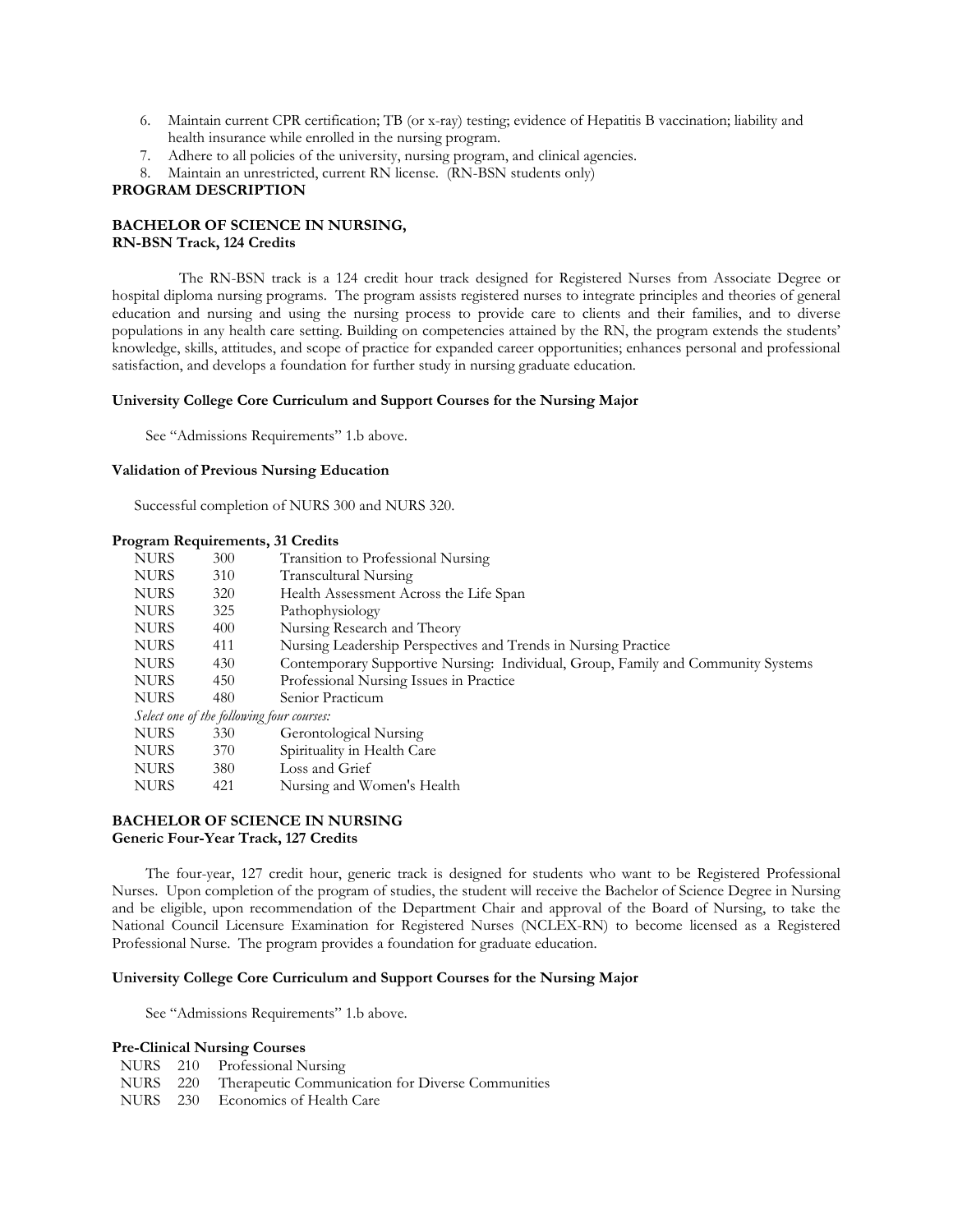### **Upper Division Courses**

| <b>NURS</b> | 320 | Health Assessment Across the Health Span                   |
|-------------|-----|------------------------------------------------------------|
| <b>NURS</b> | 325 | Pathophysiology                                            |
| NURS        | 326 | Concepts Basic to Nursing                                  |
| NURS        | 350 | Care for Populations                                       |
| NURS        | 360 | Caring for Populations in the Acute Care Setting           |
| NURS        | 365 | Pharmacological Dimensions of Health Care                  |
| NURS        | 390 | Seminar                                                    |
| NURS        | 400 | Nursing Research and Theory                                |
| <b>NURS</b> | 405 | Care for Population with Unique Needs: Obstetrics and      |
|             |     | Psychiatric-Mental Health Needs                            |
| <b>NURS</b> | 406 | Caring for Populations in the Community                    |
| <b>NURS</b> | 411 | Nursing Leadership Perspectives and Trends in Contemporary |
|             |     | Nursing Practice                                           |
| <b>NURS</b> | 440 | Concept Analysis and Synthesis for Nursing Practice        |
| <b>NURS</b> | 480 | Senior Practicum                                           |
|             |     | Select two of the following Nursing Electives:             |
| NURS        | 330 | Gerontological Nursing                                     |
| NURS        | 370 | Spirituality in Health Care                                |
| NURS        | 380 | Loss and Grief                                             |
| NURS        | 407 | Critical Care Nursing                                      |
|             |     | (Senior Status Required)                                   |
| <b>NURS</b> | 421 | Nursing and Women's Health                                 |
|             |     |                                                            |

**Revised July 26, 2007** 

# **Nursing (NURS) 2004-06**

In nursing clinical courses, the ratio of credit hours to laboratory hours is 1:3

## **Generic Track**

Code: (Credit Hours-Lecture Hours per week- Lab Hours per week)

**NURS 210 (2-2-0) Professional Nursing:** An introductory nursing course that covers the history of nursing, theoretical foundations of nursing, the roles of the professional nurse, professional behaviors, and an introduction to the nursing process and critical thinking. *Prerequisite: Permission of the Instructor* 

**NURS 220 (1-1-0) Therapeutic Communication for Diverse Cultures:** This course explores the importance of verbal and non-verbal communication in establishing the nurse-client relationship. The student will explore communication theories, types of communication, factors affecting communications patterns, therapeutic communication techniques used for assessment and information sharing, and documentation systems*. Prerequisite: Permission of the Instructor* 

**NURS 230 (3-3-0) Economics of Health Care**: A course designed to explore health and wellness and the health care delivery system. The student will be introduced to the types of health-care services, healthcare settings, and the economics of health care payment and cost containment to include private insurance, managed care, federal (government) insurance plans, and challenges within the health-care system. *Prerequisite: Permission of the Instructor* 

**NURS 320 (3-3-0) Health Assessment Across the Life Span:** This course prepares the student to conduct comprehensive health assessments. Emphasis is placed on the acquisition, processing and interpretation of data collected from clients of all ages. A physical, psychological, socio-cultural, and spiritual approach is used to assess the client and to incorporate consideration of the client's needs, state of wellness, developmental level, and response to life experiences. The campus laboratory experience consists of practice with clients. *Prerequisite: Admission to the program*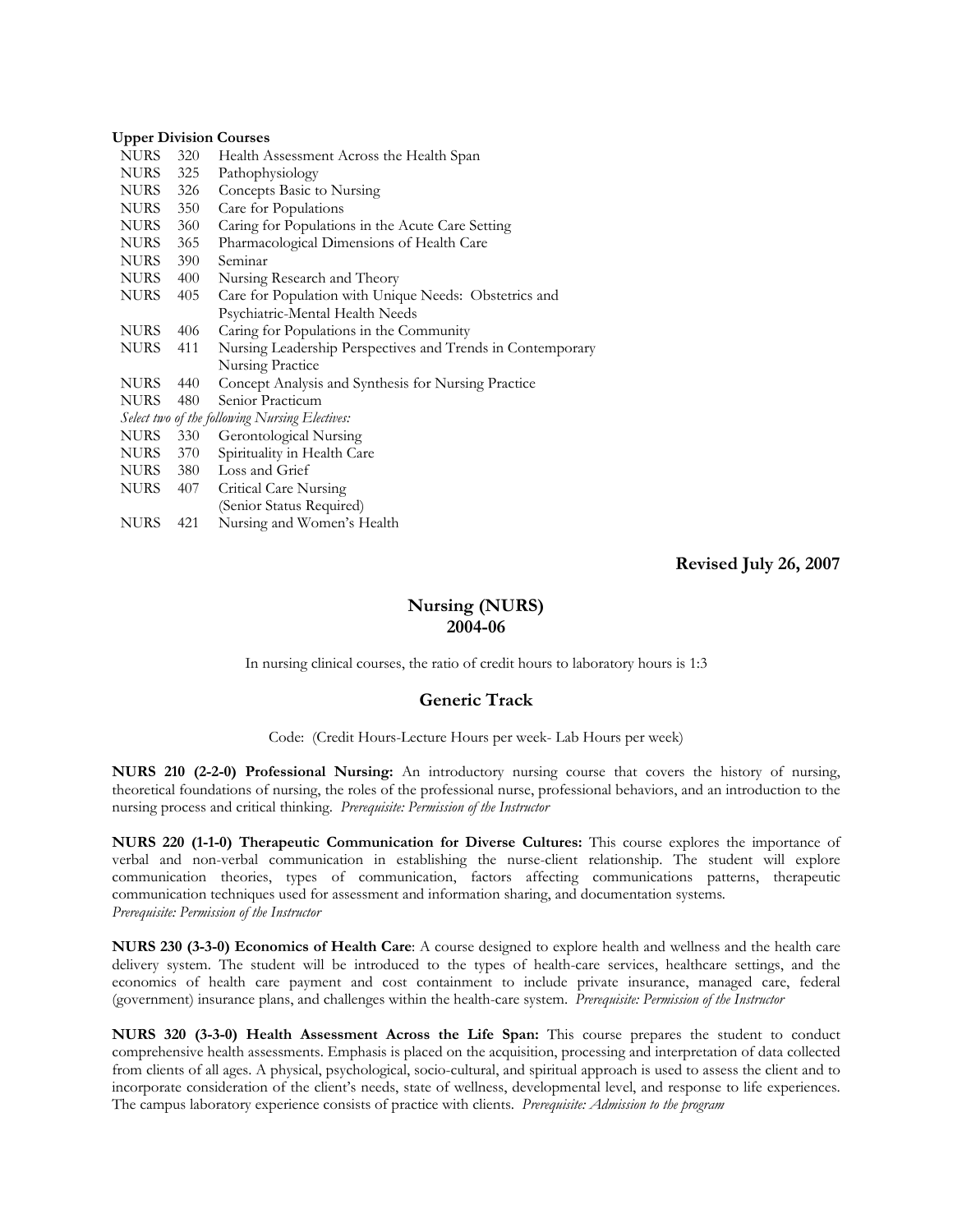**NURS 325 (3-3-0) Pathophysiology:** This course prepares the student to approach complex situations systematically. Emphasis will be placed on the integration and application of pathophysiological concepts to the holistic human in time of physical stress. This course utilizes the nursing process as the basis for examining persons with pathologies requiring multiple dimensions of nursing care. *Prerequisite: Admission to the program.* 

**NURS 326 (4-2-2) Concepts Basic to Nursing**: Introductory clinical course designed to introduce the student to conceptual threads and skills fundamental to the practice of nursing. *Prerequisite: Admission to the program.* 

**NURS 330 (3-3-0) Gerontological Nursing:** This course examines the process of aging. Physical, psychological, sociocultural, and spiritual aspects of aging are examined within the context of the family and society. Advanced theoretical concepts of aging will be examined using the nursing process. *Prerequisite for Generic Track: NURS 326* 

**NURS 350 (7-3-4) Caring for Populations in Acute and Long Term Care Settings:** Introductory course focused on care of client populations in acute and long-term nursing-care settings. *Prerequisite*: *NURS 320, 325, 326* 

**NURS 360 (7-3-4) Caring for Populations in the Acute Care Setting: Advanced:** Advanced conceptual-based care for clients populations in acute-care settings including those with critical-care needs. *Prerequisite: NURS 320, 326,350* 

**NURS 365 (3-3-0) Pharmacological Dimensions of Health Care:** Survey of pharmacology and pharmacotherapy in health care. The student will explore pharmacology and pharmacokinetics of different classes of drugs, legal responsibilities, and safe drug administration. *Prerequisite: NURS 320, 326* 

**NURS 370 (3-3-0) Spirituality in Health Care:** Spirituality is presented as a concept related to culture and belief systems. Inclusive will be an exploration of the effects of spirituality, religion, hope, and ethics on health care and healthcare outcomes. This course will be co-instructed by divinity and nursing faculty. *Prerequisite: NURS 326* 

**NURS 380 (3-3-0) Loss and Grief :** This course will explore loss and its effect on the individual, family, and society. Through the exploration of theoretical concepts, the student will examine how people adapt and the productivity effects on the individual, family, and society. *Prerequisite: NURS 326*

**NURS 390 (3-3-0) Seminar:** Designed to allow students an opportunity to explore ethical issues, explore trends in the health-care setting and to review nursing content presented in the curriculum. *Prerequisite: Senior Standing* 

**NURS 400 (3-3-0) Nursing Research and Theory:** This course focuses on the cognitive and professional skills of nursing research and theory. The cognitive skills emphasized include critical thinking, problem solving, research critique, and theory utilization in professional nursing practice. The professional skills include valuing research as a basis for professional nursing practice. *Prerequisites: Senior Standing* 

**NURS 405 (7-3-4) Caring for Populations with Unique Needs: Obstetric and Psychiatric-Mental Health Needs:** The unique needs of reproducing families and those with mental-heath needs will be explored. Building on the foundation of previous nursing courses and the nursing process, the student will design nursing care for the preconceptual, perinatal, postpartal, and neonatal periods as well as examine responses to stressors across the life span. Tasks of pregnancy, psychosocial adaptations, biological-behavioral concepts in psychiatric nursing care, and cultural impact will be addressed.

*Prerequisite: NURS 390* 

**NURS 406 (5-2-3) Caring for Populations in the Community:** This course focuses on the design and implementation of nursing assistance for families, groups and communities, specifically high-risk populations throughout the life cycle. Students will use selected conceptual models in assessing, planning, implementing and evaluating nursing care and analyzing the management of care delivery by others in a variety of community settings. *Prerequisite: NURS 400, 405* 

**NURS 407 (3-3-0) Critical Care Nursing:** This course explores the physiological alterations that result in admission to critical-care units and the expanded role of nurses in these settings. It will include clinical experiences in critical units. *Prerequisite: NURS 325, 350, 360*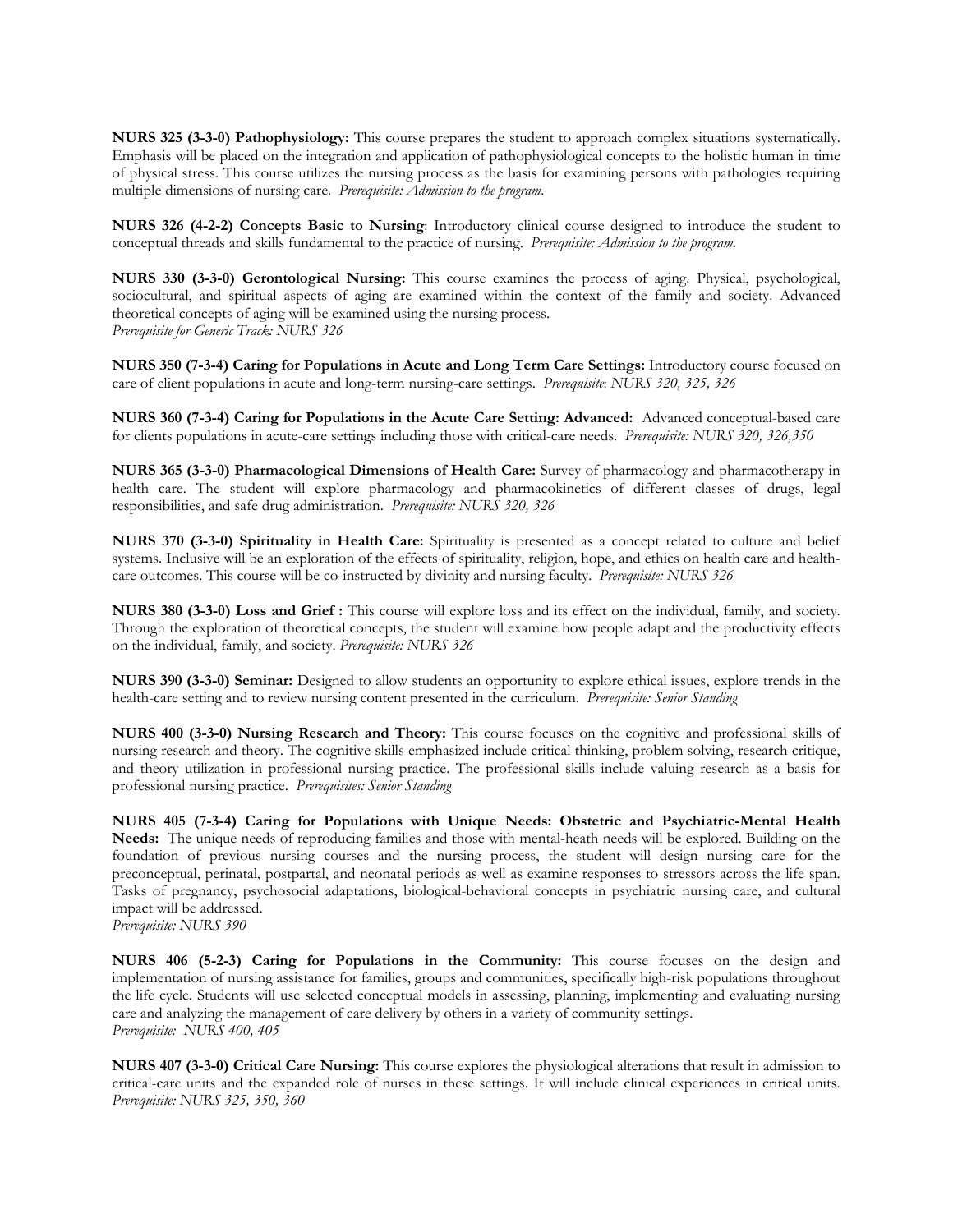**NURS 411 (3-3-0) Nursing Leadership Perspectives and Trends in Contemporary Nursing Practice:** This course is designed to analyze the role of the professional nurse as a leader in the profession and health care delivery. The course will focus on nursing leaders as vanguards of the profession and the role of the nurse leader in health care delivery. Advanced theoretical concepts will be examined using the nursing process as a framework. *Prerequisite: Senior Standing* 

**NURS 421 (3-3-0) Nursing and Women's Health:** This course is designed to focus on the current health care challenges and issues of women's health and implications for professional nursing practice. Women's roles in a complex society will be examined to facilitate increased self awareness as consumers and providers in the health care delivery system*. Prerequisites: NURS 405* 

**NURS 440 (2-2-0) Concept Analysis and Synthesis for Nursing Practice:** This course is designed as a culminating classroom experience with the purpose of systematically analyzing and synthesizing their course of study in the nursing program. Through this process, the students should be able to solve common nursing problems utilizing a conceptual approach. This is accomplished through the presentation of comprehensive client case studies. An integrated comprehensive examination will be administered. *Prerequisites: Senior Standing* 

**NURS 480 (2-0-6) Senior Practicum:** This course is designed to provide students with the opportunity to integrate clinical and theoretical learning from previous Nursing courses. Through guided clinical experiences, the student will choose one patient to critically analyze through the use of the Nursing process. Through a preceptorship/role-transition experience, the student will facilitate the transition from student nurse to the role of the professional Nurse. *Prerequisites: Senior Standing* 

RN - BSN

Code: (Credit Hours-Lecture Hours per week- Lab Hours per week)

**NURS 300 (3-3-0) Transition to Professional Nursing**: This course focuses on the role of the professional nurse, and presents an overview of the delivery of professional nursing practice and role transition. Advanced theoretical concepts will be examined using the nursing process as a framework. *Prerequisite: Admission to the program.* 

**NURS 310 (3-3-0) Transcultural Nursing:** This course is designed to assist the nurse to expand his/her view of man. Man is defined as functioning, whole unit with integrity and uniqueness who uses symbols to communicate with the environment. Emphasis will be placed on the concepts of culture, belief systems, health and caring, and how these concepts affect the nursing care delivery system. *Prerequisite: Admission to the program* 

**NURS 320 (3-3-0) Health Assessment Across the Life Span:** This course prepares the student to conduct comprehensive health assessments. Emphasis is placed on the acquisition, processing and interpretation of data collected from clients of all ages. A physical, psychological, socio-cultural, and spiritual approach is used to assess the client and to incorporate consideration of the client's needs, state of wellness, developmental level, and response to life experiences. The campus laboratory experience consists of practice with clients. *Prerequisite: Admission to the program* 

**NURS 325 (3-3-0) Pathophysiology:** This course prepares the student to approach complex situations systematically. Emphasis will be placed on the integration and application of pathophysiological concepts to the holistic human in time of physical stress. This course utilizes the nursing process as the basis for examining persons with pathologies requiring multiple dimensions of nursing care. *Prerequisite: Admission to the program.* 

**NURS 330 (3-3-0) Gerontological Nursing:** This course examines the process of aging. Physical, psychological, sociocultural, and spiritual aspects of aging are examined within the context of the family and society. Advanced theoretical concepts of aging will be examined using the nursing process. *Prerequisite: Admission to the program*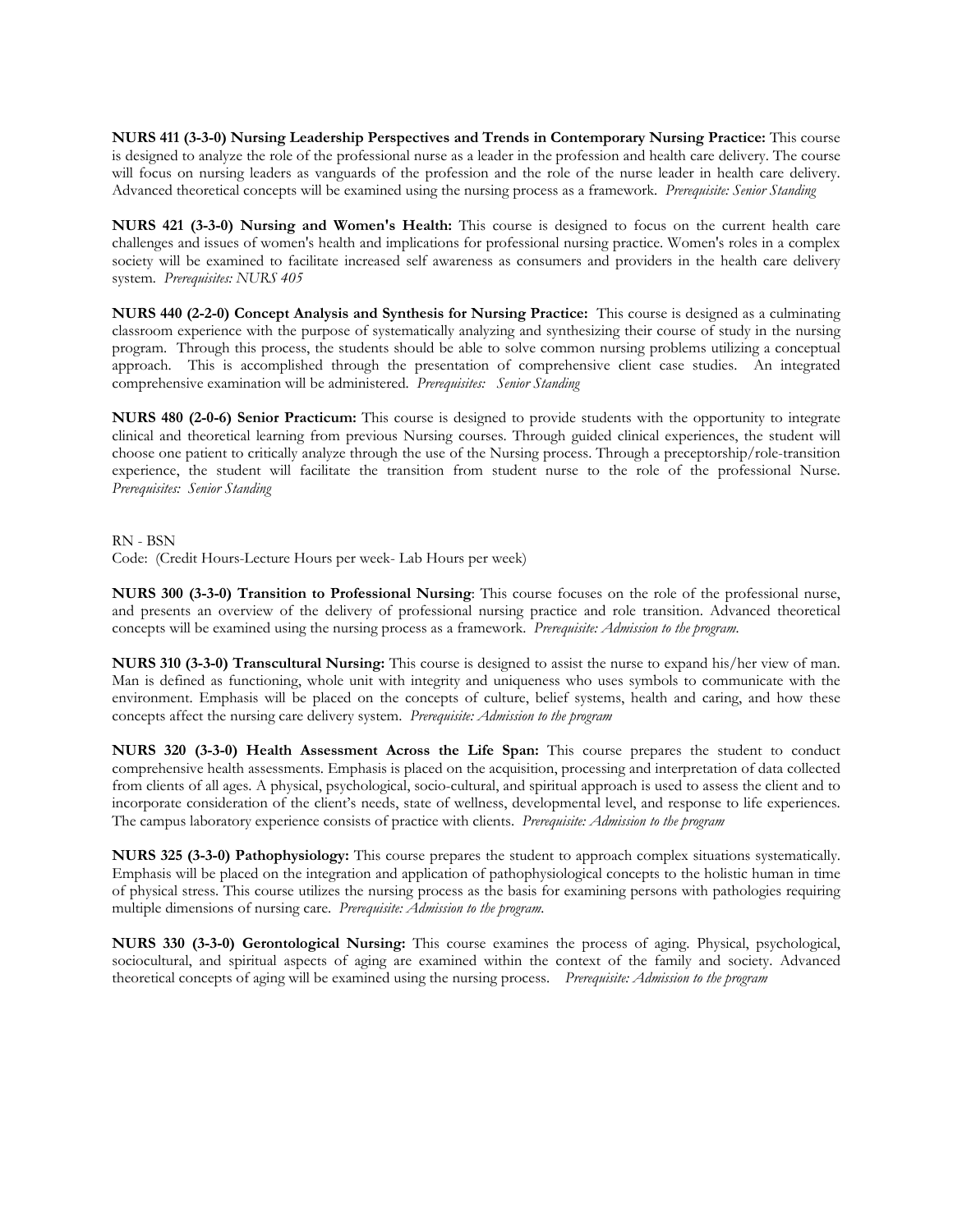**NURS 370 (3-3-0) Spirituality in Health Care:** Spirituality is presented as a concept related to culture and belief systems. Inclusive will be an exploration of the effects of spirituality, religion, hope, and ethics on health care and healthcare outcomes. This course will be co-instructed by divinity and nursing faculty. *Prerequisite: Admission to the program* 

**NURS 380 (3-3-0) Loss and Grief :** This course will explore loss and its effect on the individual, family, and society. Through the exploration of theoretical concepts, the student will examine how people adapt and the productivity effects on the individual, family, and society. *Prerequisite: Admission to the program* 

**NURS 400 (3-3-0) Nursing Research and Theory**: This course focuses on the cognitive and professional skills of nursing research and theory. The cognitive skills emphasized include critical thinking, problem solving, research critique, and theory utilization in professional nursing practice. The professional skills include valuing research as a basis for professional nursing practice. *Prerequisites: Senior Standing* 

**NURS 407 (3-3-0) Critical Care Nursing:** This course explores the physiological alterations that result in admission to critical-care units and the expanded role of nurses in these settings. It will include clinical experiences in critical units. *Prerequisite: Senior Standing* 

**NURS 411 (3-3-0) Nursing Leadership Perspectives and Trends in Contemporary Nursing Practice:** This course is designed to analyze the role of the professional nurse as a leader in the profession and health care delivery. The course will focus on nursing leaders as vanguards of the profession and the role of the nurse leader in health care delivery. Advanced theoretical concepts will be examined using the nursing process as a framework. *Prerequisite: Senior Standing* 

**NURS 421 (3-3-0) Nursing and Women's Health:** This course is designed to focus on the current health care challenges and issues of women's health and implications for professional nursing practice. Women's roles in a complex society will be examined to facilitate increased self awareness as consumers and providers in the health care delivery system*. Prerequisites: Admission to the program* 

**NURS 430 (5-2-3) Contemporary Supportive Nursing: Individual, Group, Family, and Community Systems**: This course is designed to provide the opportunity for the student to assist culturally diverse populations and aggregates within the community to achieve an optimal level of wellness. Special emphasis will be placed on advanced theoretical concepts related to health promotion, risk reduction, disease prevention, and developmental processes. The process of professional role development will be fostered through both independent and interdependent clinical experiences. *Prerequisites: Senior Standing* 

**NURS 450 (3-3-0) Professional Nursing Issues in Practice:** This course is the capstone experience for RN-BSN students. It includes synthesis of nursing cognates and general education. The experience allows students to assess their knowledge of the program objectives. The course will incorporate essential knowledge, psychomotor, and affective domains of BSN education. *Prerequisites: Senior Standing* 

**NURS 480 (2-0-6) Senior Practicum:** This course is designed to provide students with the opportunity to integrate clinical and theoretical learning from previous Nursing courses. Through guided clinical experiences, the student will choose one patient to critically analyze through the use of the Nursing process. Through a preceptorship/role-transition experience, the student will facilitate the transition from student nurse to the role of the professional Nurse. *Prerequisites: Senior Standing*